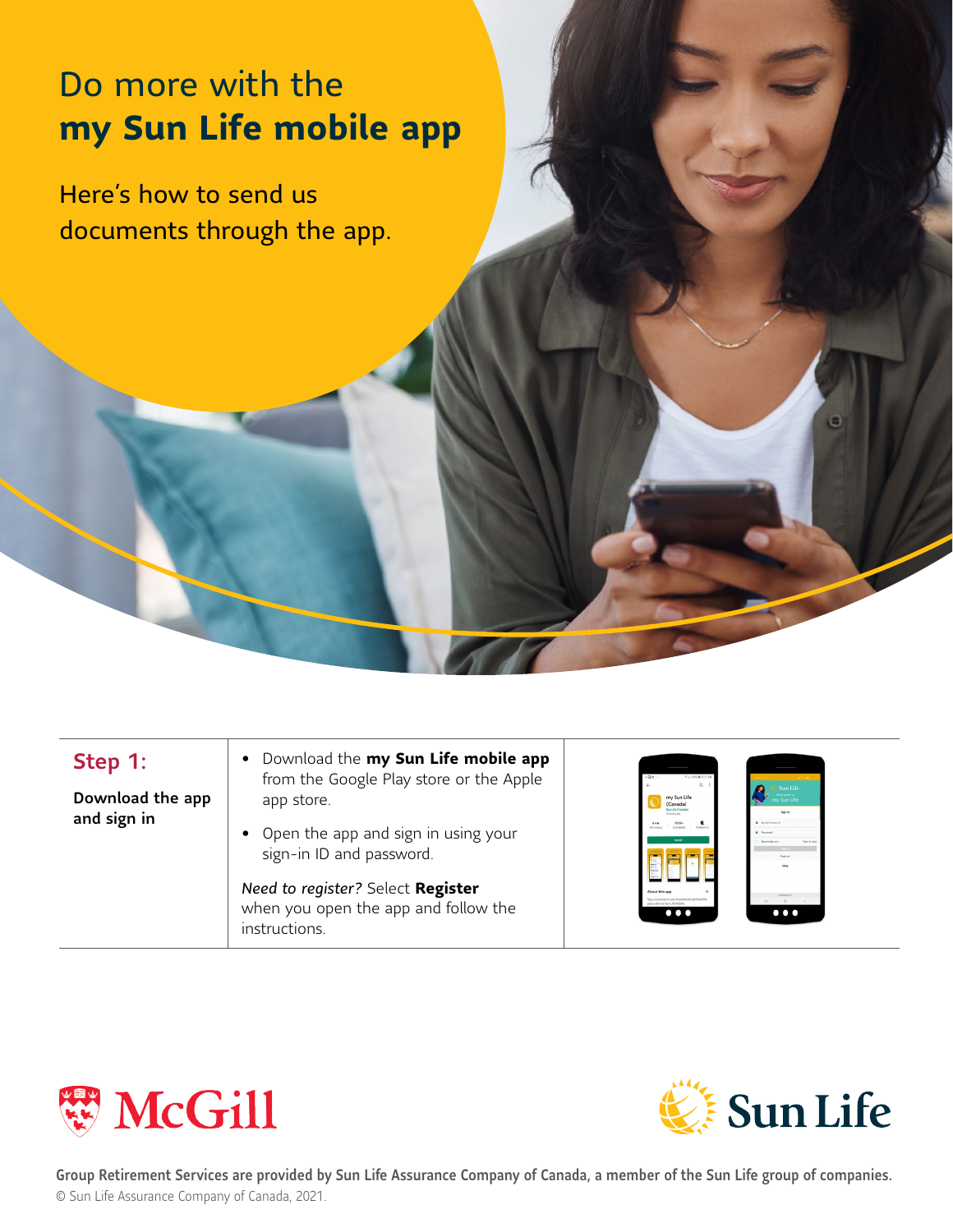| Step 2:<br><b>Review some</b><br>important<br>information and<br>features | The first time you sign in, you'll see the<br>٠<br>contract between you and Sun Life,<br>called the End User License Agreement.<br>Scroll down and select I agree.<br>$\bullet$                                                                                                                                                         |                                                                                                                   |
|---------------------------------------------------------------------------|-----------------------------------------------------------------------------------------------------------------------------------------------------------------------------------------------------------------------------------------------------------------------------------------------------------------------------------------|-------------------------------------------------------------------------------------------------------------------|
|                                                                           | • From time to time, you'll see<br>information about new features we've<br>added to the app.<br>Select <b>Next</b> or click the X to close the<br>٠<br>pop-up.                                                                                                                                                                          | $\bullet\bullet\bullet$                                                                                           |
|                                                                           | • The first time you sign in, we'll ask<br>if you want to set up a 'fingerprint'<br>preference. This lets you sign in using<br>your fingerprint in the future. Your<br>mobile device needs to have 'fingerprint'<br>permission turned on to use this feature.<br>Follow the instructions to set this up, if<br>$\bullet$<br>you'd like. | $\bullet\bullet\bullet$<br>$\bullet$ $\bullet$ (<br>$\bullet\bullet\bullet$                                       |
|                                                                           | The first time you sign in, we'll ask you<br>$\bullet$<br>to set your print preference. You can<br>choose either Paper or Paperless.<br>If you choose Paperless, you'll see<br>٠<br>some terms and conditions to agree to.                                                                                                              | <b>Paperless</b><br>Go paperless and we'll email you<br>whenever your Sun Life documen<br>$\bullet\bullet\bullet$ |
|                                                                           | • We'll also ask you to confirm or validate<br>your email address the first time you<br>sign in.                                                                                                                                                                                                                                        | $\mathbf{u}$                                                                                                      |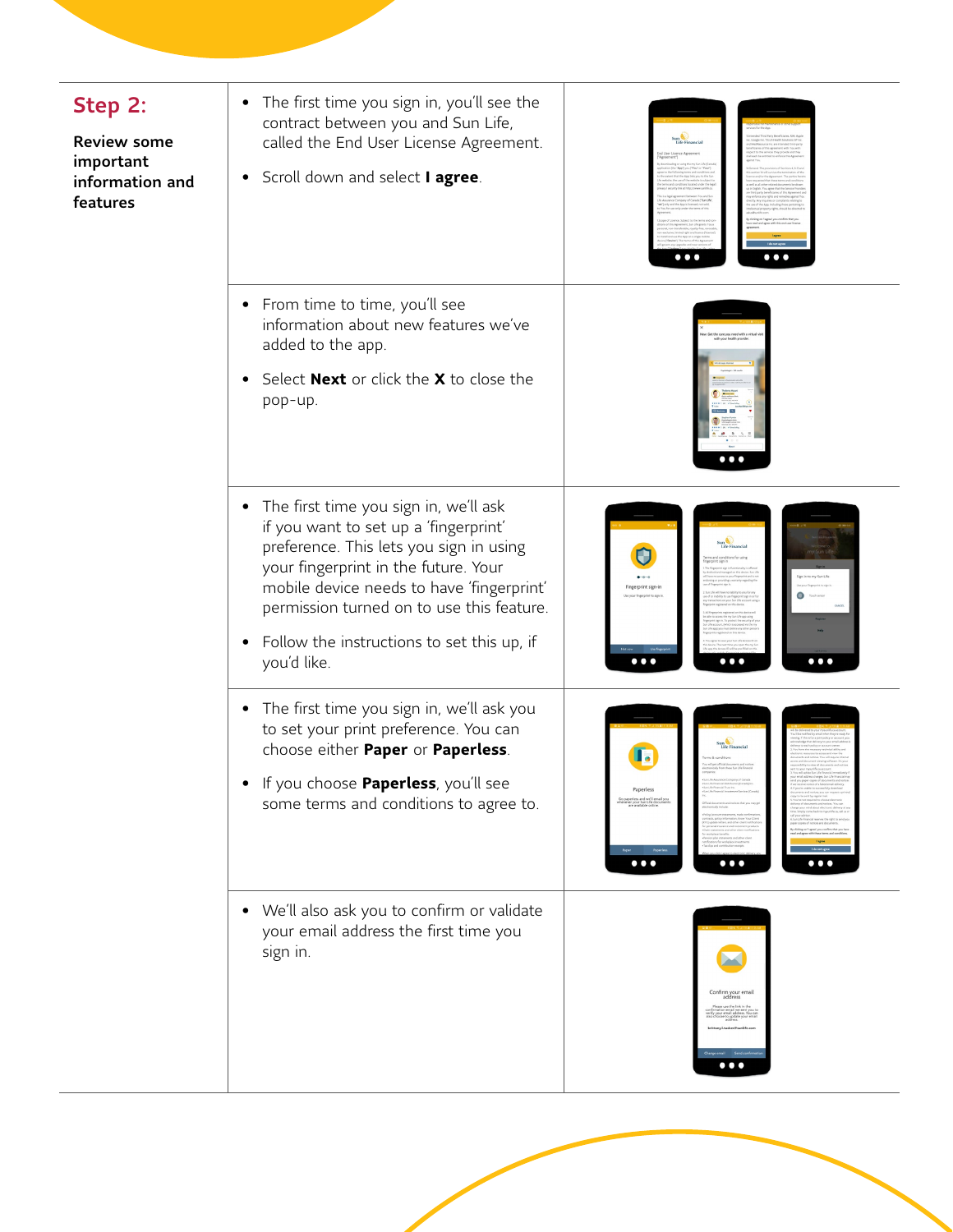